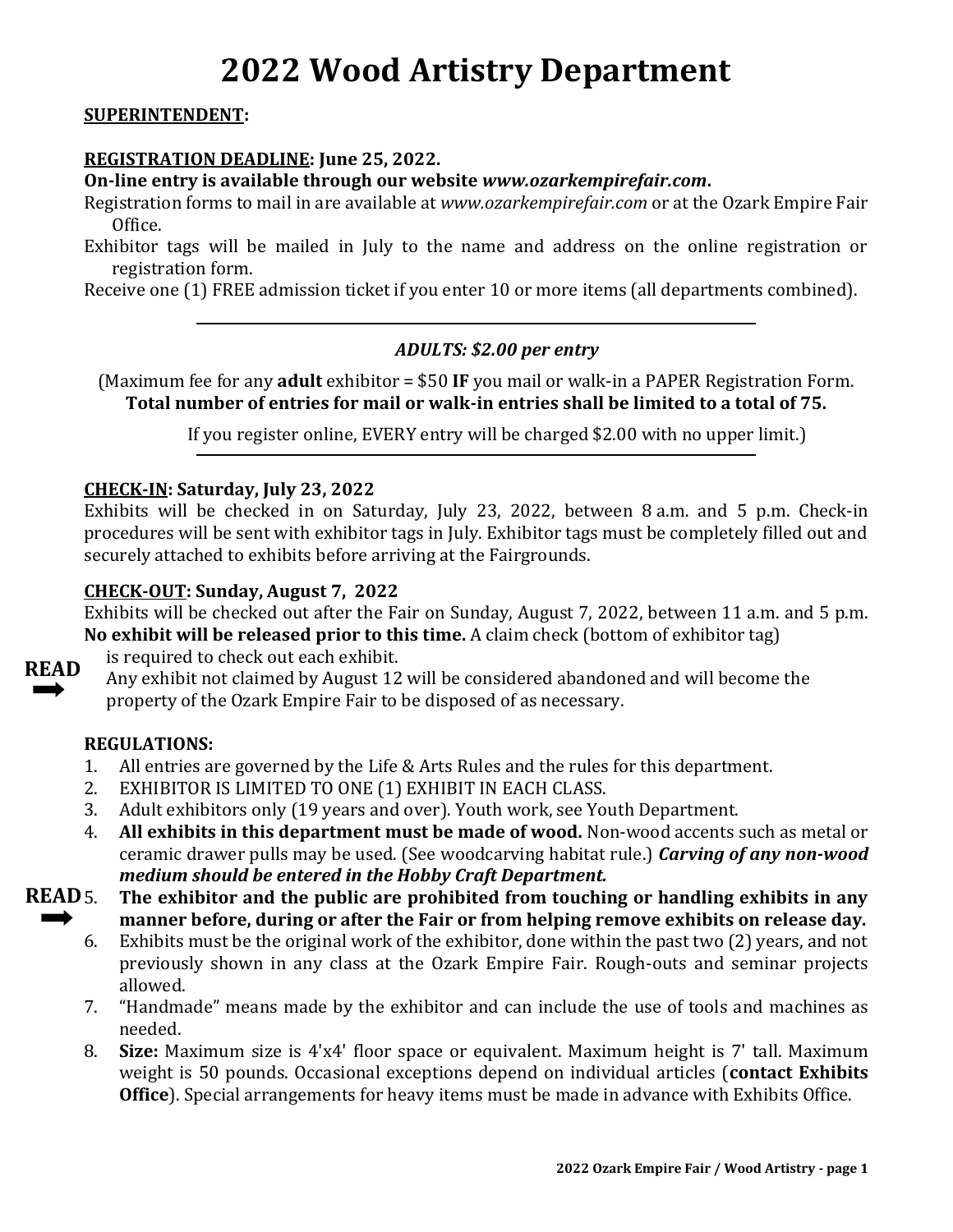- 9. **Display** requirements:
	- a. Any item which hangs must be equipped with a suitable hanging device, preferably heavy duty hook eye and wire. Hanging items without hanging device will be disqualified.
	- b. Plates, signs, etc. for display on shelf must be accompanied by easel or plate stand provided by exhibitor. Easel or plate stand MUST be labeled.
	- c. No entry will be accepted should the exhibitor describe conditions under which he/she will exhibit or the exhibit will be displayed.
- 10. If more than one person worked on an exhibit (i.e., carved by one, painted by another), it MUST be entered as done by both artists. Teamwork deserves recognition.
- 11. Exhibit building will not be open to the public during judging.
- 12. In order to have this exhibit of as high quality as possible, the right is reserved to reject all unsuitable exhibits or exhibits which require an excessive amount of space, to determine that all rules and regulations have been followed and that no identification of the exhibitor in any form is displayed during judging.
- 13. All exhibits are entered and shown at the owner's risk. Reasonable care will be taken to prevent
- loss or damage to exhibits, but in no event will the Fair or staff be responsible for any injury or loss which may occur. Insurance, if desired, should be obtained by the exhibitor at his/her own expense. **READ** 
	- 14. **Judging Scorecard: see Judging Guidelines link.**

# **WOOD ARTISTRY DEPARTMENT AWARDS**

**OZARK MOUNTAIN WOODCARVERS** will award \$25 to a woodcarving of the sponsor's choice.

- **ARDEN BALTY MEMORIAL AWARD:** \$25 to sponsor's choice in relief carving, awarded by **SOUTHERN MISSOURI WOODCARVING ARTISTS.**
- **DOUG MATTENLEE MEMORIAL AWARD:** \$25 to sponsor's choice in beginner woodcarving, awarded by **LAKE OF THE OZARKS WOODCARVING CLUB.**
- **CHERIE WIATER MEMORIAL AWARD:** \$25 to sponsor's choice in intermediate woodcarving, awarded by **LAKE OF THE OZARKS WOODCARVING CLUB.**
- **RUSS BIROS MEMORIAL AWARD:** \$25 to sponsor's choice in advanced woodcarving, awarded by **LAKE OF THE OZARKS WOODCARVING CLUB.**
- **BEST TRADITIONAL CARVING:** \$10 to the Best Traditional Carving, awarded by **TRI-COUNTY WHITTLERS AND WOODCARVERS.**
- **LAYTON COULTER MEMORIAL AWARD:** \$15 to the woodcarving with the best flower(s), in the round or relief, awarded by **TRI-COUNTY WHITTLERS AND WOODCARVERS.**

# **GRAND CHAMPION: RIBBON**

### **\*\* ALL TURNED ITEMS SHOULD BE ENTERED IN THE TURNING ARTISTRY DEPARTMENT. \*\***

**\*\*Any item which is a combination of turned and wood artistry will be judged in the department entered with consideration paid only to the workmanship of that particular department. Type of work must be listed on the back of the exhibitor tag. \*\***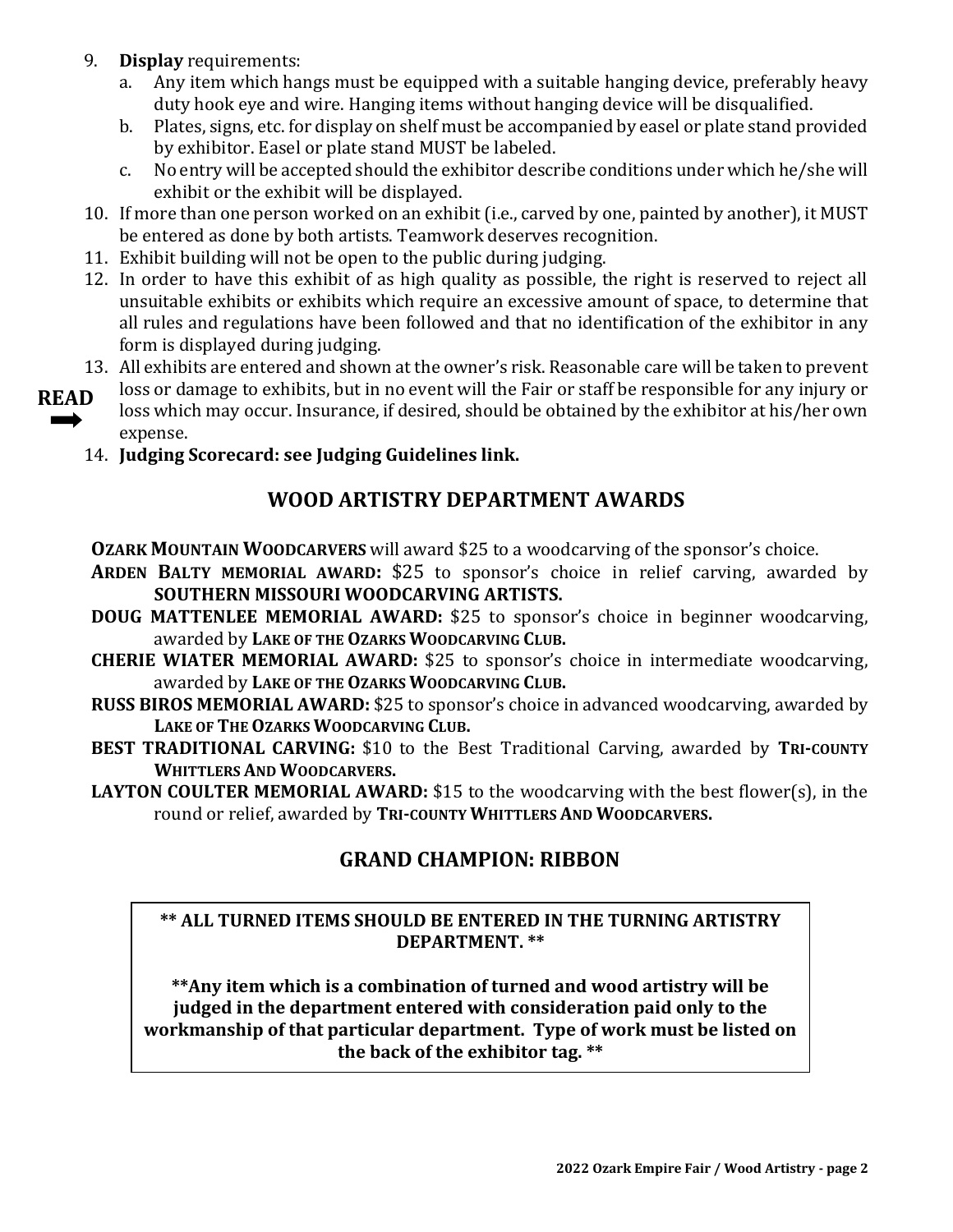# **DIVISION 1401 - SPECIAL CONTESTS**

Ribbons only - no prize money

### **Class 1: THEME CONTEST – SUMMER'S BIGGEST PARTY, WORLD OF WONDER:**

Any wood item which embraces the fair theme of Summer's Biggest Party, World of Wonder. May use any wood technique - woodcarving, burning, general carpentry, etc. May be decorative or functional. May be any wood item - chair, sculpture, bowl, wall plaque, etc. For woodturning, see Turning Artistry Department. Exhibitor is limited to one (1) item.

### **Class 2: FIRST TIME EXHIBITOR IN WOOD ARTISTRY DEPARTMENT:**

Any wood item made by a 1st Time Exhibitor in the Wood Artistry Department and e*xhibitor must be in their first or second year of doing wood artistry.* May use any wood technique - woodcarving, burning, general carpentry, etc. May be decorative or functional. May be any wood item - chair, sculpture, bowl, wall plaque, etc. For woodturning, see Turning Artistry Department. Exhibitor is limited to one (1) item.

# **DIVISION 1402 – WOODWORK**

Champion: Ribbon Ribbons only - no prize money

### **Additional information:**

- a. **All items must be made of wood by exhibitor.** Non-wood accents such as metal clock mechanisms or earring wires may be used. **Carving of non-wood medium should be entered in the Hobby Craft Department.**
- b. Any exhibit to be displayed by hanging must have a suitable hanging devise.
- c. Size: See general Regulations at the beginning of this department.
- d. Unless otherwise stated in class descriptions, household items may be "plain" or may include any embellishment such as carving, turning, inlay, wood burning, etc., done by exhibitor.
- e. **Woodturning pieces should be entered in Turning Artistry Department.** Example: a child's rocker with woodturned spindles goes in Woodwork Division while a woodturned bowl goes in specific Turning Divisions in the Turning Artistry Department.

- 1 Bowl, vase, etc. NOT woodturned (see Turning Artistry Department)
- 2 Box or chest not carved (carved boxes: see Woodcarving divisions)
- 3 Clock
- 4 Jewelry includes belt buckles, tie slides, earrings, etc. made of wood
- 5 Kitchen item cutting board, spoon, tray, coasters, etc. NOT woodturned (see Turning Artistry Department)
- 6 Furniture any item of handmade furniture maximum of 4'x4' floor space or equivalent
- 7 Toy must be suitable for play (no sharp edges, no parts that might break off and become choking hazards, etc.) - rocking horse, wood puzzle, etc.
- 8 Woodburning human may be washed or tinted
- 9 Woodburning animal may be washed or tinted
- 10 Woodburning birds may be washed or tinted
- 11 Woodburning fish may be washed or tinted
- 12 Woodburning flowers may be washed or tinted
- 13 Woodburning landscapes may be washed or tinted
- 14 Woodburning architectural NO PAINT, 8-14 burn surface must be visible, washed or tinted
- 15 Fractal woodburning (Lichtenbergs) small item
- 16 Fractal woodburning (Lichtenbergs) furniture
- 17 Any other scroll saw item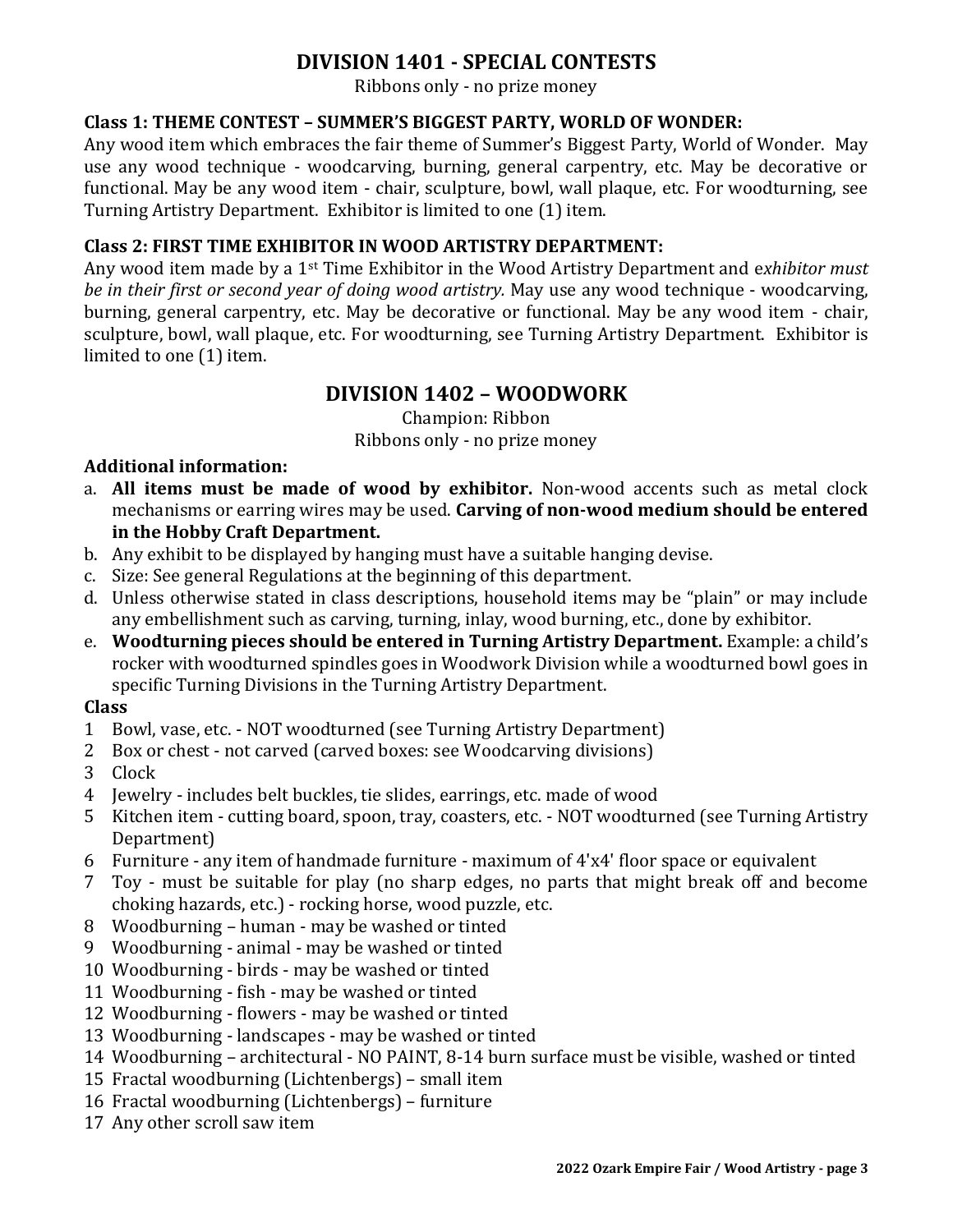- 18 Any other inlay item
- 19 Any intarsia, 12"x12" or smaller
- 20 Any intarsia, larger than 12"x12"
- 21 Any other wood item for household or personal use NOT woodturned (see Turning Artistry Department.)
- 22 Love Spoon's painted or washed or tinted
- 23 Love Spoon's stylized. No Paint.

# **WOODCARVING Additional Information:**

### **DEFINITIONS:**

- a. **Beginner Woodcarvers** are those who have carved two (2) years or less. A carver who enters Beginner Woodcarving CAN enter Divisions 1401-1404, but CANNOT enter Divisions 1406- 1414.
- b. **Intermediate Woodcarvers** are those who have been carving more than two (2) years but who have not yet reached advanced skills. Intermediate Woodcarvers CAN enter Divisions 1401-1404 and 1406-1409 but CANNOT enter Division 1405 or Divisions 1410-1414.
- c. **Advanced Woodcarvers** are those whose carvings consistently display outstanding workmanship and creativity. A carver who enters Advanced Woodcarving, CAN enter Divisions 1401- 1404 and 1410-1411 but CANNOT enter Divisions 1405-1409 or Division 1414.
- d. **Expert Woodcarvers** are those whose carvings are sold for profit or those persons who are paid to teach workshops, instruct for a fee, or paid to judge. A carver who enters Expert Woodcarving, CAN enter Divisions 1401- 1404 and Division 1414, but CANNOT enter Divisions 1406-1409 or Divisions 1410-1411.
- e. **In the round** means carving a freestanding three-dimensional form.
- f. **Relief** means carving with gouge, chisel, etc. to decorate a generally flat surface, to give the illusion of depth and perspective. **Relief** includes high and low relief, chip, gouge, incised, intaglio and other carving on a flat surface.
- g. **Realistic** refers to a carving completed as an accurate presentation of the subject matter.
- e. **Caricature** refers to a carving completed as a representation by exaggeration or distortion for humorous or satirical effect.
- h. **Stylized** refers to a carving completed according to a style or stylistic pattern rather than strictly according to reality. NO paint.

# **GENERAL WOODCARVING RULES:**

- a. All rules at the beginning of the department apply. Size and display requirements are listed in department rules.
- b. Groups of carvings must be securely attached to a board or base.
- c. All **habitats** (i.e. birds, fish, etc.) should be designed and crafted by the carver. Materials may include, but are not limited to: wood, wire, paper, metal, sand, translucent water, glass eyes. No artificial flowers or foliage.

# **DIVISION 1403** - **CHAINSAW CARVING**

Ribbons only - no prize money

# **Additional information:**

- a. Carving must be done primarily with a chainsaw. Finish work may use hand tools.
- b. Maximum height 6' tall. Maximum floor space 3'x3' or equivalent.
- c. Exhibitor is limited to one (1) exhibit in a class.

- 1 Bear
- 2 Any other chainsaw carving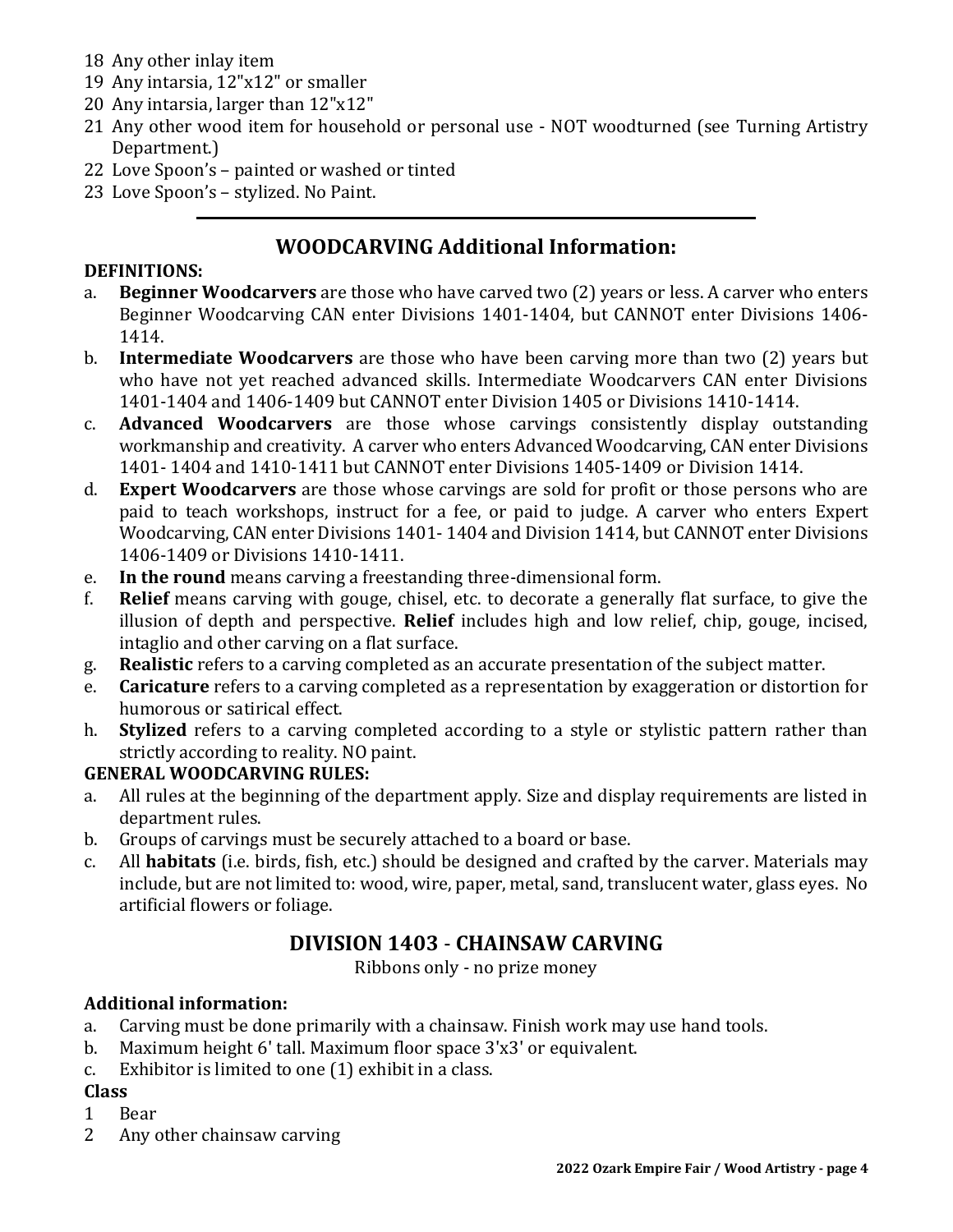# **DIVISION 1404 - WOODCARVING, GROUP**

Ribbons only - no prize money

### **Class**

1 Group project, any item, any subject: must be made by at least 8 people with a total of at least 40 hours of carving. May be Beginner, Intermediate, Advanced, and Expert carvers or combination. Submit a list of carvers with the exhibit.

# **DIVISION 1405** - **WOODCARVING, BEGINNER**

Ribbons only - no prize money

### **Additional information:**

- a. This division is open only to Beginner carvers. Beginner carvers are those who have carved two (2) years or less.
- b. Exhibitor is limited to one (1) exhibit in a class.
- c. All department rules and woodcarving rules (above) apply.
- d. A carver who enters Beginner Woodcarving CAN enter Divisions 1401-1404, but CANNOT enter Divisions 1406-1414.

- 1 In the round Animal realistic, single or group
- 2 In the round Animal caricature, single or group
- 3 In the round Human realistic, single or group
- 4 In the round Human caricature, single or group
- 5 In the round Fish, fresh water (bass, crappie, etc.) single or group
- 6 In the round any other subject (flower, bird, etc.)
- 7 In the round Habitat, should be designed and crafted by the carver. The piece as a whole will be judged and not limited to one subject (i.e. – fish or bird or reptile, but the combination of subjects in a carved habitat.)
- 8 In the round Santa
- 9 In the round Any other holiday carving
- 10 CNC (Computer Numerical Control) Machine assisted work (Router) in the round
- 11 CNC (Computer Numerical Control) Machine assisted work (Router) on a flat surface
- 12 Relief animal
- 13 Relief human
- 14 Relief nature (flower, landscape, etc.)
- 15 Relief architectural (building, bridge, etc.)
- 16 Chip, incised, gouge carving including boxes
- 17 Cane or walking stick, carved
- 18 Chip carved cane
- 19 Driftwood carving, any subject
- 20 Bark carving, any subject
- 21 Traditional carving ONLY chains, puzzles, scissors, pliers, ball in cage, other pieces with moving parts.
- 22 Any other woodcarving not listed in this division, made by Beginner.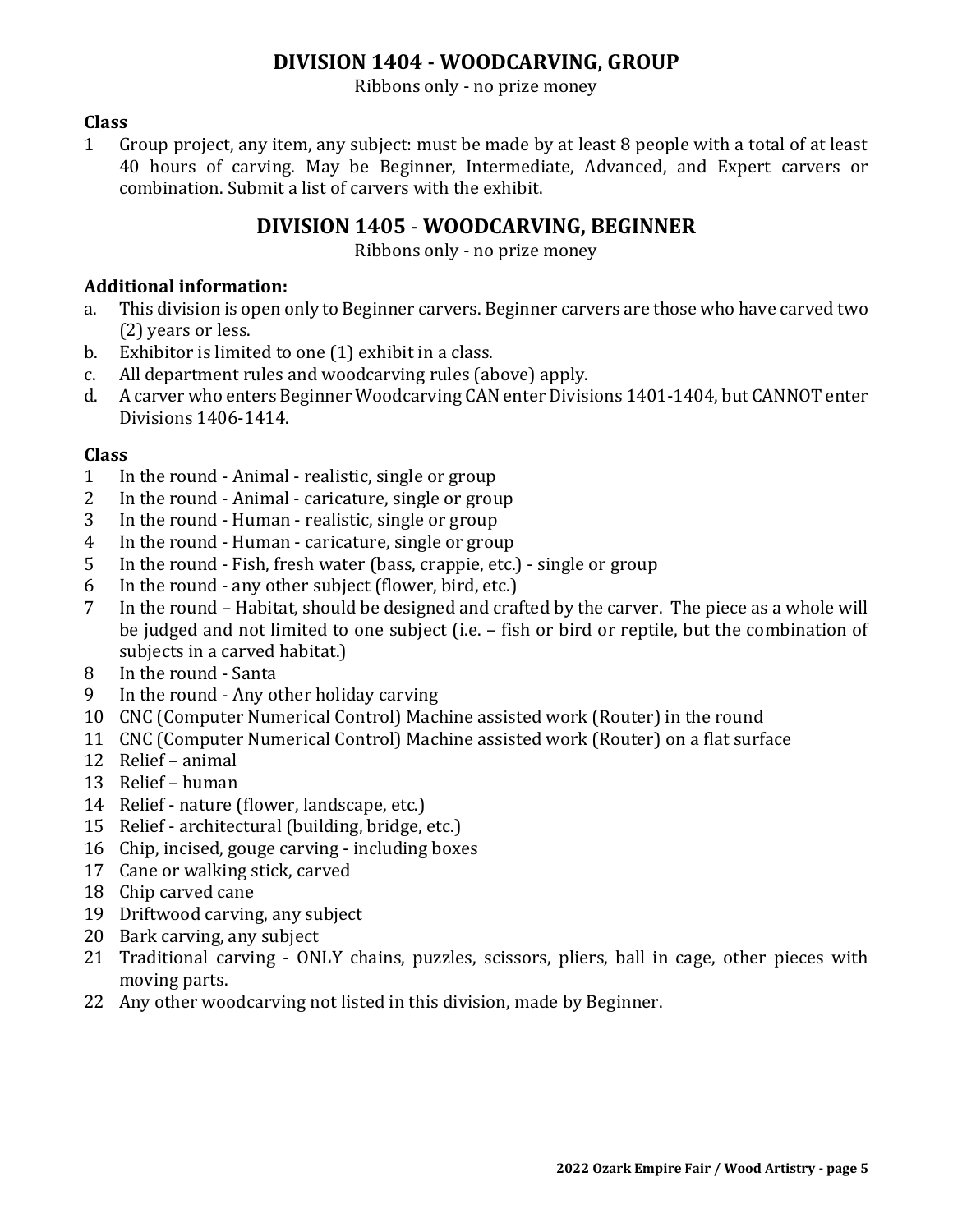# **DIVISION 1406** - **WOODCARVING, IN THE ROUND, INTERMEDIATE CHAMPION: RIBBON**

### Ribbons only - no prize money

### **Additional information:**

- a. All pieces must be IN THE ROUND.
- b. **Exhibitor is limited to one (1) exhibit in a class.**
- c. This division is open only to Intermediate carvers. Intermediate Woodcarvers CAN enter Divisions 1401-1404 and 1406-1409 but CANNOT enter Division 1405 (Beginning) or Divisions 1410-1413 (Advanced) or Divisions 1414 (Expert).
- d. All department rules and woodcarving rules (above) apply.
- e. No Christmas carvings in this division. See Division 1408.

- 1 Animal, realistic single or group, no busts.
- 2 Animal, caricature single or group, no busts.
- 3 Human, realistic single or group, no busts.
- 4 Human, caricature single or group, no busts.
- 5 Human **AND** animal, realistic or caricature. Contains one or more humans **AND** one or more animals (example: cowboy and horse, boy and dog, etc.). Any finish. No busts, no half-rounds.
- 6 Bird(s) waterfowl, including decoys. Any finish. Any style EXCEPT stylized.
- 7 Bird(s) song birds, shore birds, other small birds. Any finish, Any style EXCEPT stylized.
- 8 Bird(s) any other, including birds of prey. Any finish. Any style EXCEPT stylized.
- 9 Fish fresh water (bass, crappie, etc.) single or group
- 10 Marine life (dolphin, etc.) single or group
- 11 In the round Habitat, should be designed and crafted by the carver. The piece as a whole will be judged and not limited to one subject (i.e. – fish or bird or reptile, but the combination of subjects in a carved habitat.)
- 12 Bust human smaller than 8"x18"
- 13 Bust human between 8"x18" and 18"x30"
- 14 Bust human larger than 18"x30"
- 15 Bust animal smaller than 8"x18"
- 16 Bust animal between 8"x18" and 18"x30"
- 17 Bust animal larger than 18"x30"
- 18 Fantasy mythical, storybook character or scene NOT Santa
- 19 Flower(s), leaf, other plant material realistic.
- 20 Miniature entire piece must fit into a 2-inch cube
- 21 Stylized carving, any item. Any finish except painted.
- 22 CNC (Computer Numerical Control) Machine assisted work (Router) in the round
- 23 Any other in the round carving not listed above.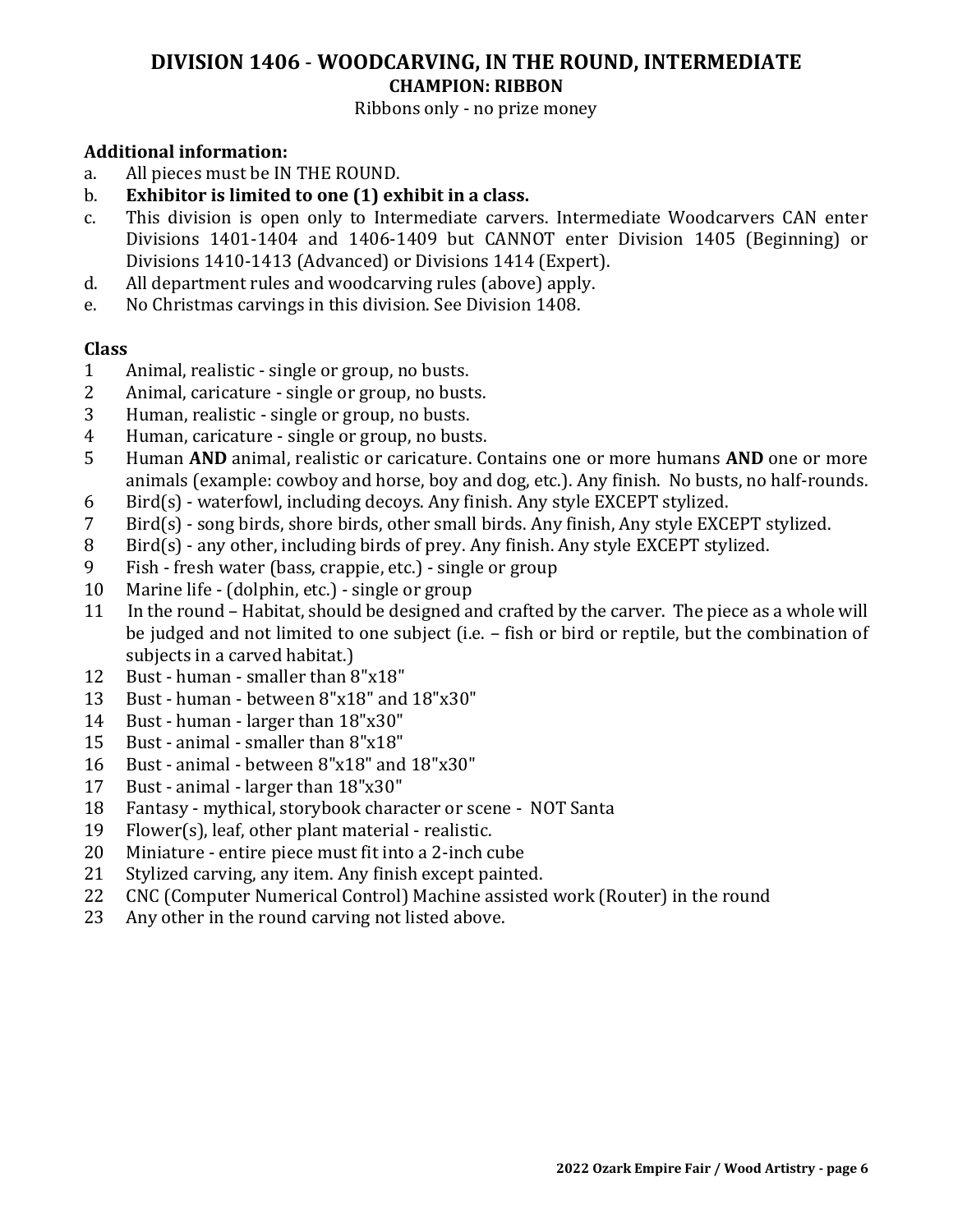# **DIVISION 1407 - WOODCARVING, RELIEF, INTERMEDIATE CHAMPION: RIBBON**

Ribbons only - no prize money

### **Additional information:**

- a. This division is open only to Intermediate carvers. Intermediate Woodcarvers CAN enter Divisions 1401-1404 and 1406-1409 but CANNOT enter Division 1405 (Beginning) or Divisions 1410-1413 (Advanced) or Divisions 1414 (Expert).
- b. **Exhibitor is limited to one (1) exhibit in a class.**
- c. Carving may be any depth, any finish.
- d. All department rules and woodcarving rules (above) apply.
- e. No Christmas carvings in this division. See Division 1408.

### **Class**

- 1 Relief animal
- 2 Relief human
- 3 Relief nature (flower, landscape, etc.)
- 4 Relief architectural (building, bridge, etc.)
- 5 Relief pierced
- 6 Relief low or shallow relief, any item
- 7 Relief any other
- 8 Chip carving, INCLUDING boxes
- 9 Gouge carving, INCLUDING boxes
- 10 Incised carving, INCLUDING boxes
- 11 CNC (Computer Numerical Control) Machine assisted work (Router) on a flat surface

# **DIVISION 1408 - WOODCARVING, CHRISTMAS, INTERMEDIATE CHAMPION: RIBBON**

#### Ribbons only - no prize money

### **Additional information:**

- a. This division is open only to Intermediate carvers.
- b. **Exhibitor is limited to one (1) exhibit in a class.**
- c. All department rules and woodcarving rules (above) apply.

- 1 Santa in the round, 10" or under
- 2 Santa in the round, over 10"
- 3 Santa relief
- 4 Santa bark face
- 5 Christmas tree ornament
- 6 Any other Christmas decoration in the round
- 7 Any other Christmas decoration relief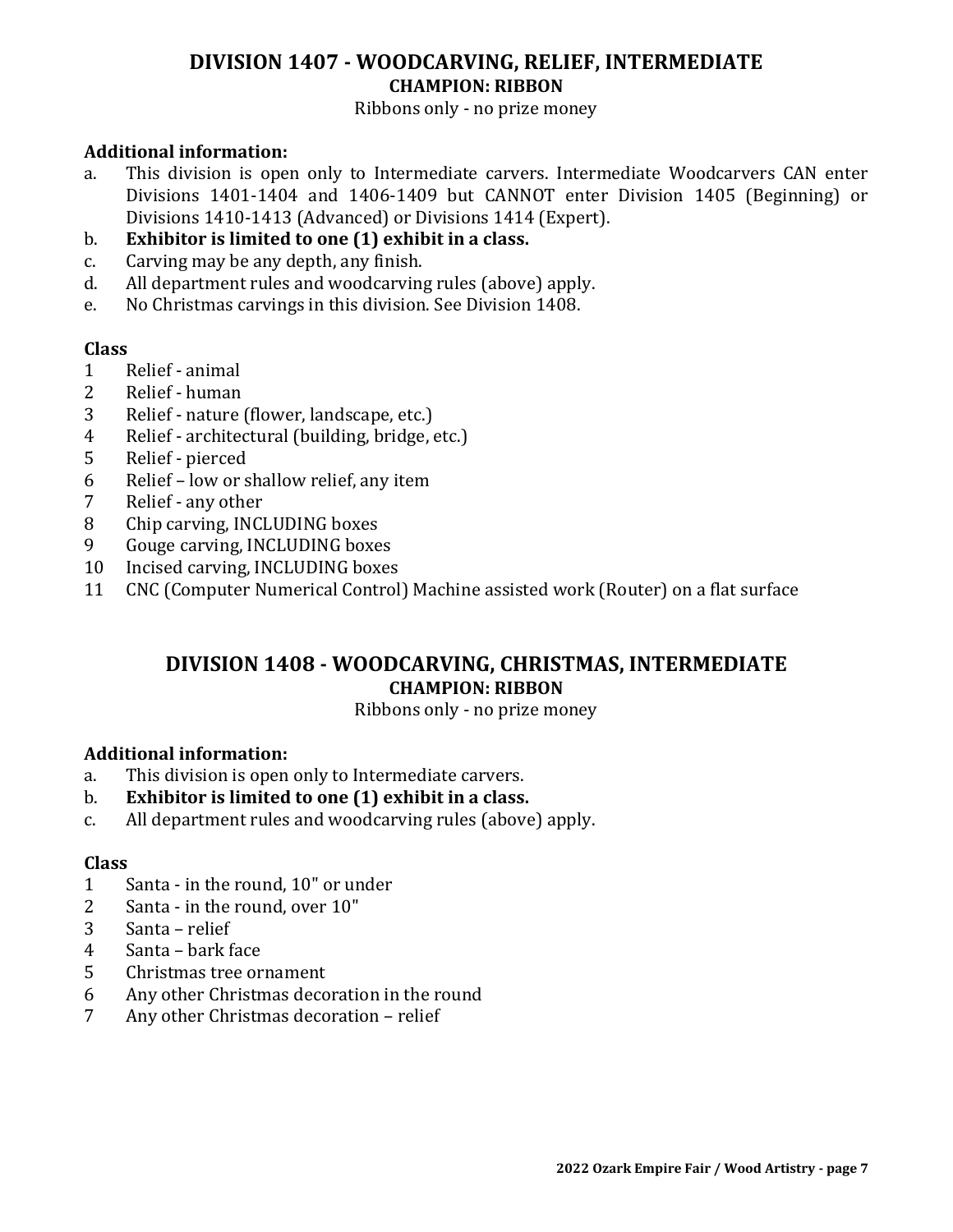# **DIVISION 1409** - **WOODCARVING, MISCELLANEOUS, INTERMEDIATE CHAMPION: RIBBON**

Ribbons only - no prize money

### **Additional information:**

- a. This division is open only to Intermediate carvers.
- b. **Exhibitor is limited to one (1) exhibit in a class.**
- c. All department rules and woodcarving rules (above) apply.
- d. No Christmas carvings in this division. See Division 1408.

### **Class**

- 1 Traditional carving ONLY chains, puzzles, scissors, pliers, ball in cage, other pieces with moving parts.
- 2 Driftwood carving, any subject
- 3 Bark carving any subject
- 4 Log carving any subject
- 5 Cane or walking stick, carved
- 6 Cane or walking stick, chip carved
- 7 Bark whimsical house
- 8 Bark faces
- 9 Any other woodcarving which does not fit in any other class in this department. See Division 1402 for furniture, jewelry, spoons, etc.

# **DIVISION 1410** - **WOODCARVING, IN THE ROUND, ADVANCED CHAMPION: RIBBON**

Ribbons only - no prize money

# **Additional information:**

- a. This division is open only to **Advanced carvers**. Advanced woodcarvers are those whose carvings consistently display outstanding workmanship and creativity. This may include, but is not limited to, professionals and teachers of woodcarving. An Advanced carver CAN enter Divisions 1401-1404 but CANNOT enter Divisions 1405-1409 or 1414.
- b. **Exhibitor is limited to one (1) exhibit in a class.**
- c. All department rules and woodcarving rules (above) apply.
- d. No Christmas carvings in this division. See Division 1412.

- 1 Animal realistic, in the round, NO bust
- 2 Animal caricature, in the round, NO bust
- 3 Human realistic, in the round, NO bust
- 4 Human caricature, in the round, NO bust
- 5 Human **AND** animal, realistic or caricature. Contains one or more humans **AND** one or more animals (example: cowboy and horse, boy and dog, etc.). Any finish. No busts, no half-rounds.
- 6 Bird(s) waterfowl, including decoys. In the round. Any finish. Any style EXCEPT stylized.
- 7 Bird(s) song birds, shore birds, other small birds. In the round. Any finish. Any style EXCEPT stylized.
- 8 Bird(s) any other, including birds of prey. In the round. Any finish. Any style EXCEPT stylized.
- 9 Fish fresh water (bass, crappie, etc.) in the round, single or group
- 10 Marine life (dolphin, etc.) In the round, single or group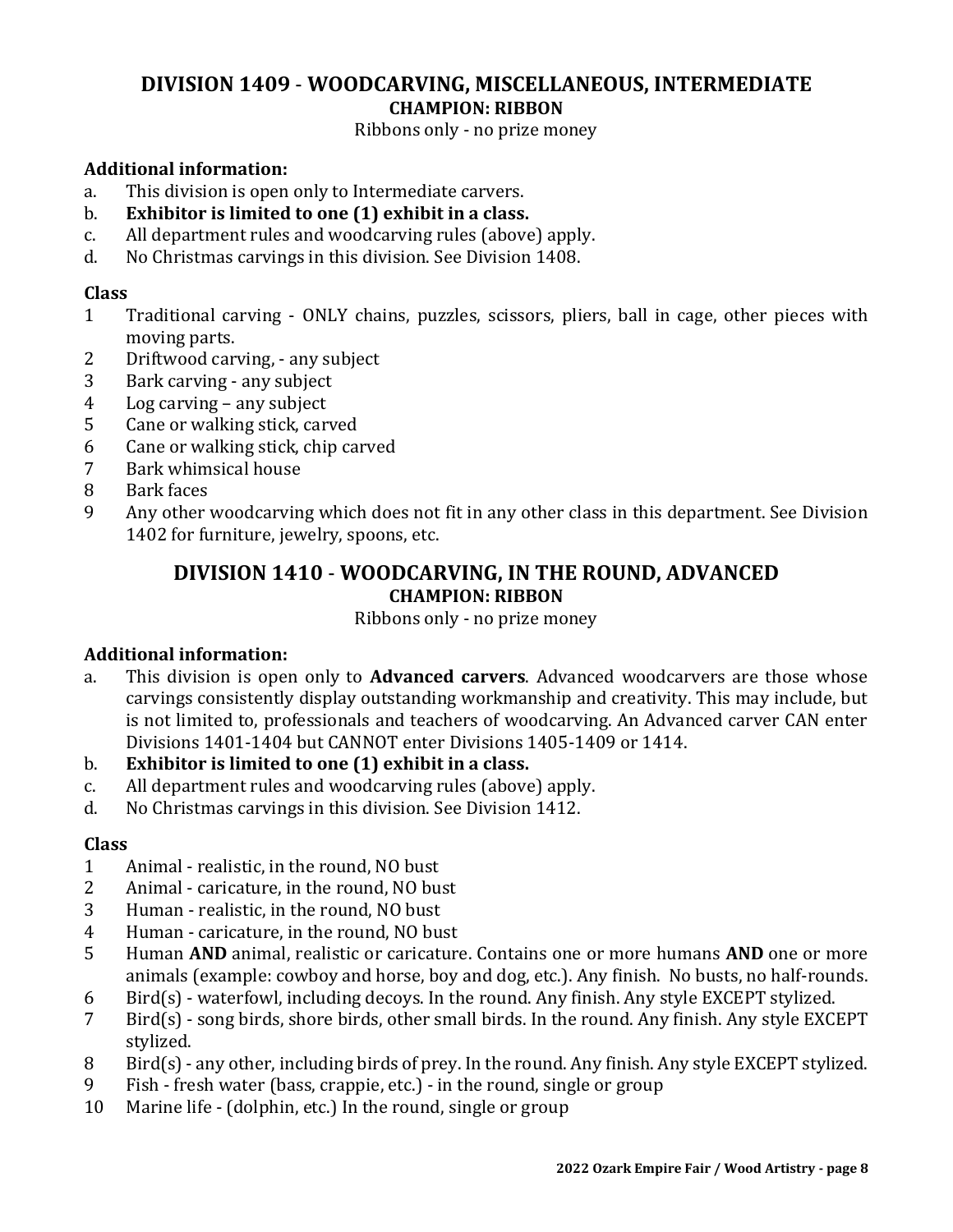- 11 In the round Habitat, should be designed and crafted by the carver. The piece as a whole will be judged and not limited to one subject (i.e. – fish or bird or reptile, but the combination of subjects in a carved habitat.)
- Bust human smaller than 8"x18"
- Bust human between 8"x18" and 18"x30"
- Bust human larger than 18"x30"
- Bust animal smaller than 8"x18"
- Bust animal between 8"x18" and 18"x30"
- Bust animal larger than 18"x30"
- Fantasy mythical, storybook character or scene NOT Santa
- Flower(s), leaves, plant material realistic, in the round.
- Miniature entire piece must fit into a 2-inch cube
- Stylized carving any item. Any finish except painted. In the round.
- CNC (Computer Numerical Control) Machine assisted work (Router) In the round.
- Any other in the round carving not listed in this division. (See Division 1402 for furniture, jewelry, spoons, etc.)

# **DIVISION 1411 - WOODCARVING, RELIEF, ADVANCED CHAMPION: RIBBON**

### Ribbons only - no prize money

### **Additional information:**

- a. This division is open only to Advanced carvers.
- b. **Exhibitor is limited to one (1) exhibit in a class.**
- c. Carving may be any depth, any finish.
- d. All department rules and woodcarving rules (above) apply.
- e. No Christmas carvings in this division. See Division 1412.

- Relief animal
- Relief human
- Relief nature (flower, landscape, etc.)
- Relief architectural (building, bridge, etc.)
- Relief pierced
- Relief fantasy (not Santa)
- Holiday relief any holiday, any item not Santa
- Relief low or shallow relief, any item
- Relief any other
- Chip carving, INCLUDING boxes
- Gouge carving, INCLUDING boxes
- Incised carving, INCLUDING boxes
- CNC (Computer Numerical Control) Machine assisted work (Router) on a flat surface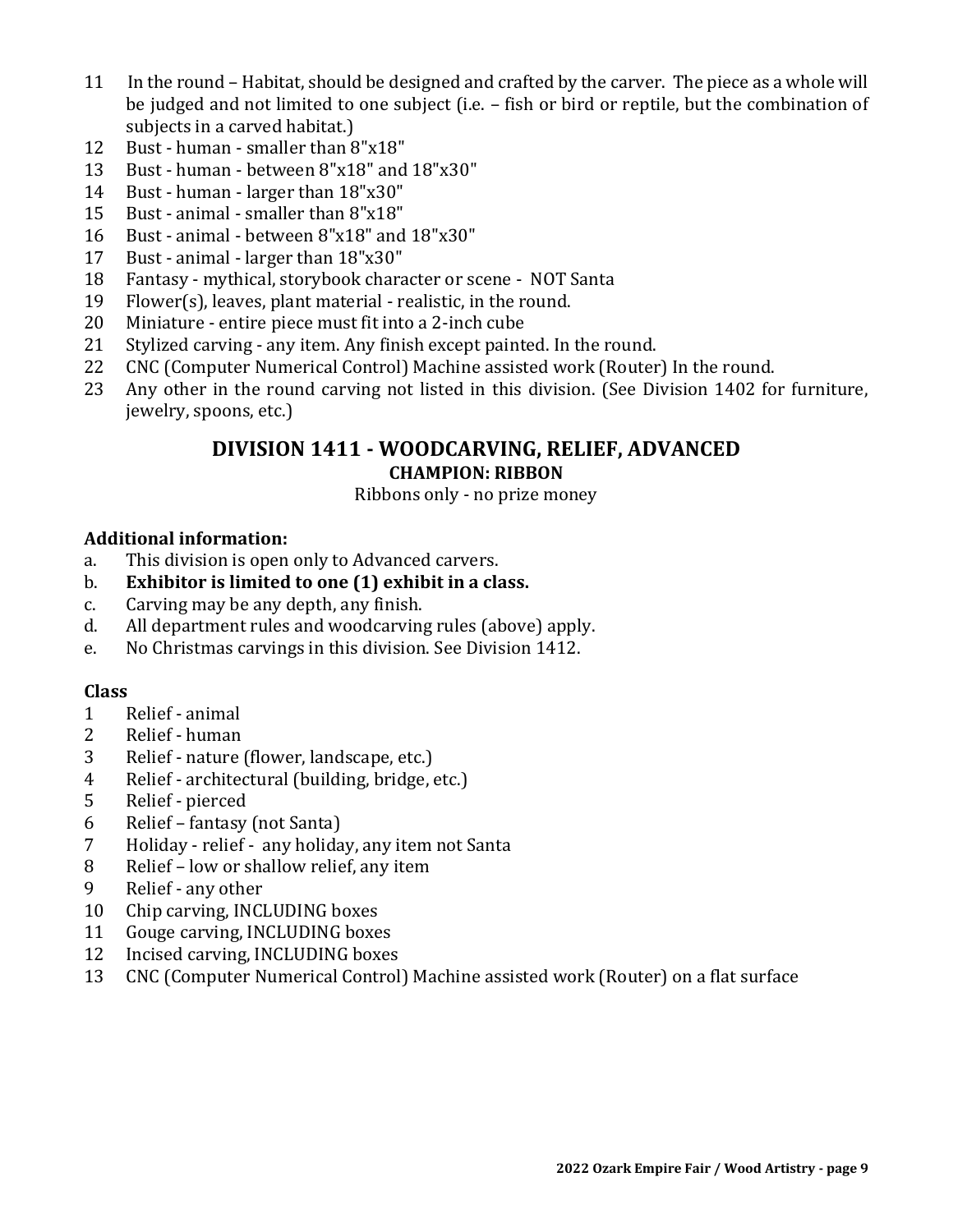# **DIVISION 1412 - WOODCARVING, CHRISTMAS, ADVANCED CHAMPION: RIBBON**

Ribbons only - no prize money

### **Additional information:**

- a. This division is open only to Advanced carvers.
- b. **Exhibitor is limited to one (1) exhibit in a class.**
- c. All department rules and woodcarving rules (above) apply.

#### **Class**

- 1 Santa in the round, 10" or under
- 2 Santa in the round, over 10"
- 3 Santa relief
- 4 Santa bark face
- 5 Christmas tree ornament
- 6 Any other Christmas decoration in the round
- 7 Any other Christmas decoration relief

# **DIVISION 1413** - **WOODCARVING, OTHER, ADVANCED CHAMPION: RIBBON**

Ribbons only - no prize money

#### **Additional information:**

- a. This division is open only to Advanced carvers.
- b. **Exhibitor is limited to one (1) exhibit in a class.**
- c. All department rules and woodcarving rules (above) apply.
- d. No Christmas carvings in this division. See Division 1412.

- 1 Traditional carving ONLY chains, puzzles, scissors, pliers, ball in cage, other pieces with moving parts.
- 2 Driftwood carving, any subject
- 3 Bark carving, any subject
- 4 Log carving, any subject
- 5 Cane or walking stick, carved
- 6 Cane or walking stick, chip carved
- 7 Bark whimsical house
- 8 Bark Faces
- 9 Any other woodcarving which does not fit in any other class in this department. See Division 1402 for furniture, jewelry, spoons, etc.